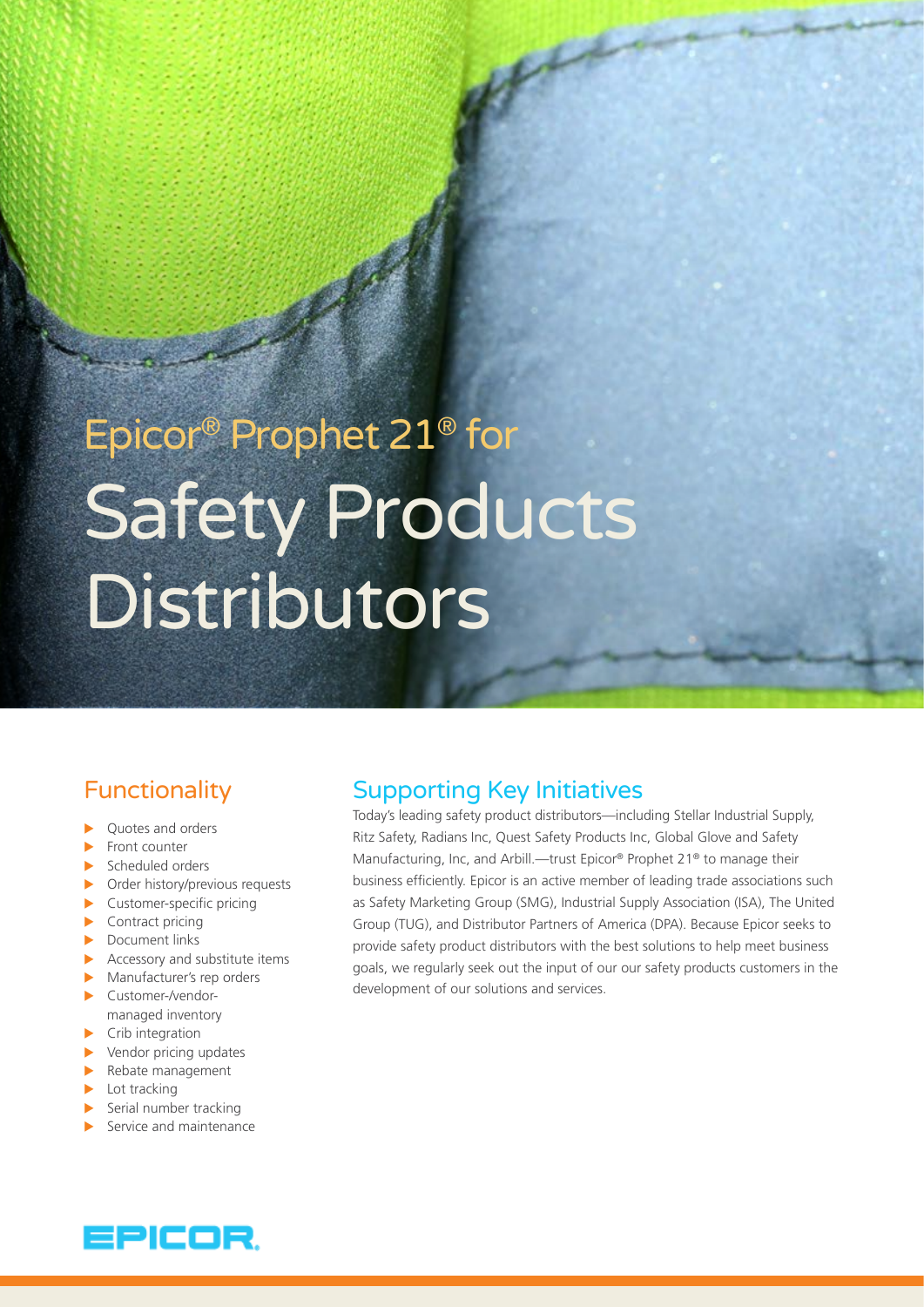# In Your Industry

As a safety products distributor, you need a business system that can help solve the challenges you face on a daily basis—whether customers are coming to your counter for safety products, your warehouse staff is pulling a replenishment order to restock a customer consignment location, or you are trying to get a last-minute part overnighted via FedEx or UPS to a customer. You also need to accept EDI orders from customers and allow other customers to place orders and manage their accounts online. Additionally, you need tools to allow your staff especially sales—to work remotely via a tablet or phone. At the end of the day, you need an industry-leading, system that's designed around your needs.

# A Comprehensive Solution

With more than a half-century of experience, Epicor helps distributors grow sales, improve margins, and increase productivity with enterprise resource planning (ERP) systems that keep them healthy and thriving in today's highly competitive marketplace. Epicor Prophet 21 is a leading ERP solution for safety products distributors because it combines proven distribution expertise with a web-enabled infrastructure and modern technology stack. Cloud and onpremises deployment options are also available. Distributors can start with the on-premises version and easily migrate to the cloud as their needs change.

Prophet 21 enables your most critical business areas to work more efficiently, including:

- ▶ Customer Relationship Management
- **Dider Management**
- $\blacktriangleright$  eCommerce
- Inventory Management and Purchasing
- **X** Wireless Warehouse Management System
- $\blacktriangleright$  Finance and Accounting
- $\blacktriangleright$  Manufacturing
- $\blacktriangleright$  Service and Maintenance
- $\blacktriangleright$  Business Intelligence
- Enterprise Content Management

As a safety products distributor, you need a technology provider who understands your needs. You must also choose a business partner with wide-ranging industry expertise and a vision to help guide you into the future—Epicor offers both. When you partner with Epicor, you can expect only the best in technology solutions and professional services, as well as the industryspecific functionality you need to drive your business.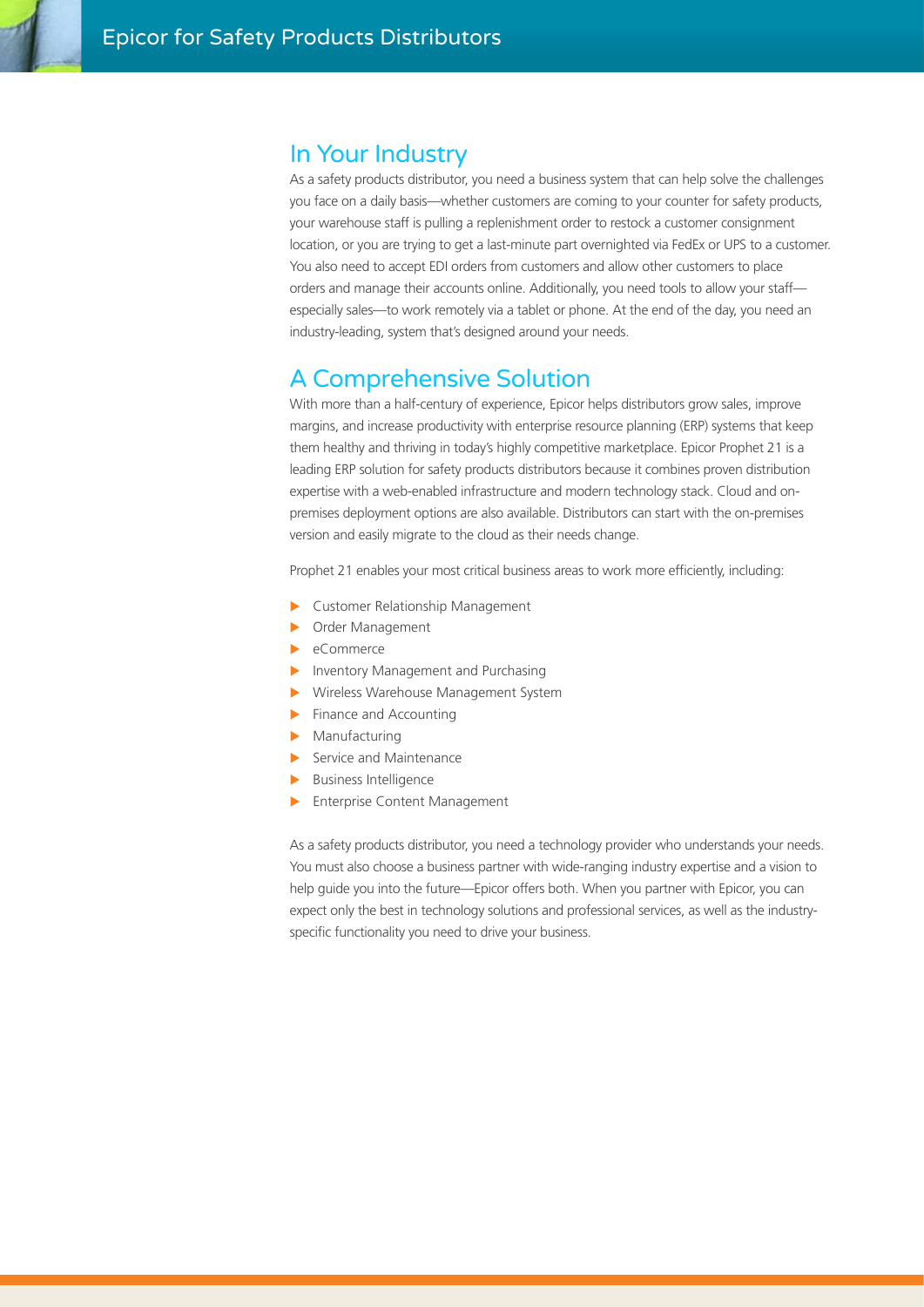# **Quotes and orders**

Your order management processes directly affect your customers and how they view your business. Customers demand faster, better service and will go elsewhere if you can't meet their needs.

Prophet 21 enables you to complete the entire order entry process from one screen, allowing you to:

- Enter quotes and orders
- Convert quotes to orders
- Check stock
- Expedite orders
- Search price and availability requests
- View past invoices
- Verify shipping preferences

Whether orders are entered at the counter, remotely via a mobile computing device or laptop, or over the web, information goes directly into your Prophet 21 solution for faster processing—eliminating rekeying errors.

# **Front counter**

Whether you have a small counter or a large customer self-service area, you'll need point of sale (POS) and front counter capabilities. Prophet 21 has the front counter tools necessary to handle that early morning rush quickly and efficiently. You can help any customer on the spot by accessing your entire inventory from the Order Entry screen. You can offer a price, place the order, and then accept payment or record the transaction for invoicing.

To speed the order entry process, items can be manually entered or scanned using a wireless or USB bar code scanner. Your staff can check customer credit on the fly, and notifications can be sent immediately to the credit manager in the event of an exception. Payments can be entered on the transaction—including the ability to accept cash, check, or credit card payments. The Epicor integrated credit card processing solution<sup>1</sup> enables you to accept customer payments with credit or debit cards and receive immediate authorization. You can avoid the inefficiency and inaccuracy of separate terminals while simultaneously simplifying and lowering your costs to comply with the payment card industry (PCI) security standards.

Having proof of pick-up—such as the signature of the person who completes the pick-up on the invoice—can prevent messy disputes and expedite payment. Front Counter Signature capture uses a simple, easy-to-install capture device that fully integrates with the Prophet 21 Order Entry module to instantly provide you with a permanent, irrefutable record of what left the warehouse, when, and with whom.

# **Scheduled orders**

Customers sometimes place orders that will ship over time. Delivery dates could vary from item to item or even within an item—requiring distributors to ship specific items or quantities on specific dates. Many distributors enter these as separate orders or track these orders outside their system in spreadsheets or on paper. Prophet 21 allows distributors to handle these types of orders directly in Order Entry.

Prophet 21 Order Entry allows you to manage release dates at both the order and line level. Multiple releases can be scheduled for the same order and can be entered using a specific date or using a rule—for instance, 12 releases, once a month and starting on a specific date. Default settings allow you to determine when the order is expedited and picked.

Prophet 21 also helps manage inventory allocations for scheduled orders. Instead of immediately allocating material on a schedule order, Prophet 21 uses lean principles to allocate the material "just in time." The calculation begins with the expedite date, then—using the next schedule review (purchase) date, the safety stock days, the lead time, and the lead time safety factor—Prophet 21 allocates the material "just in time."

# **Order history/previous requests**

How often do you deal with customers who ask for the same item they purchased in the past? When you ask for more specific information, do they only remember a portion of the item information, the quantity, or the date they bought it? Prophet 21 includes a previous request search that allows you to search through the customer's sales history. You can narrow your sales history search by date range or keywords and—in a few simple steps—add that item to the customer's current order. This saves time and eliminates trips to the file cabinet to thumb through customer invoices.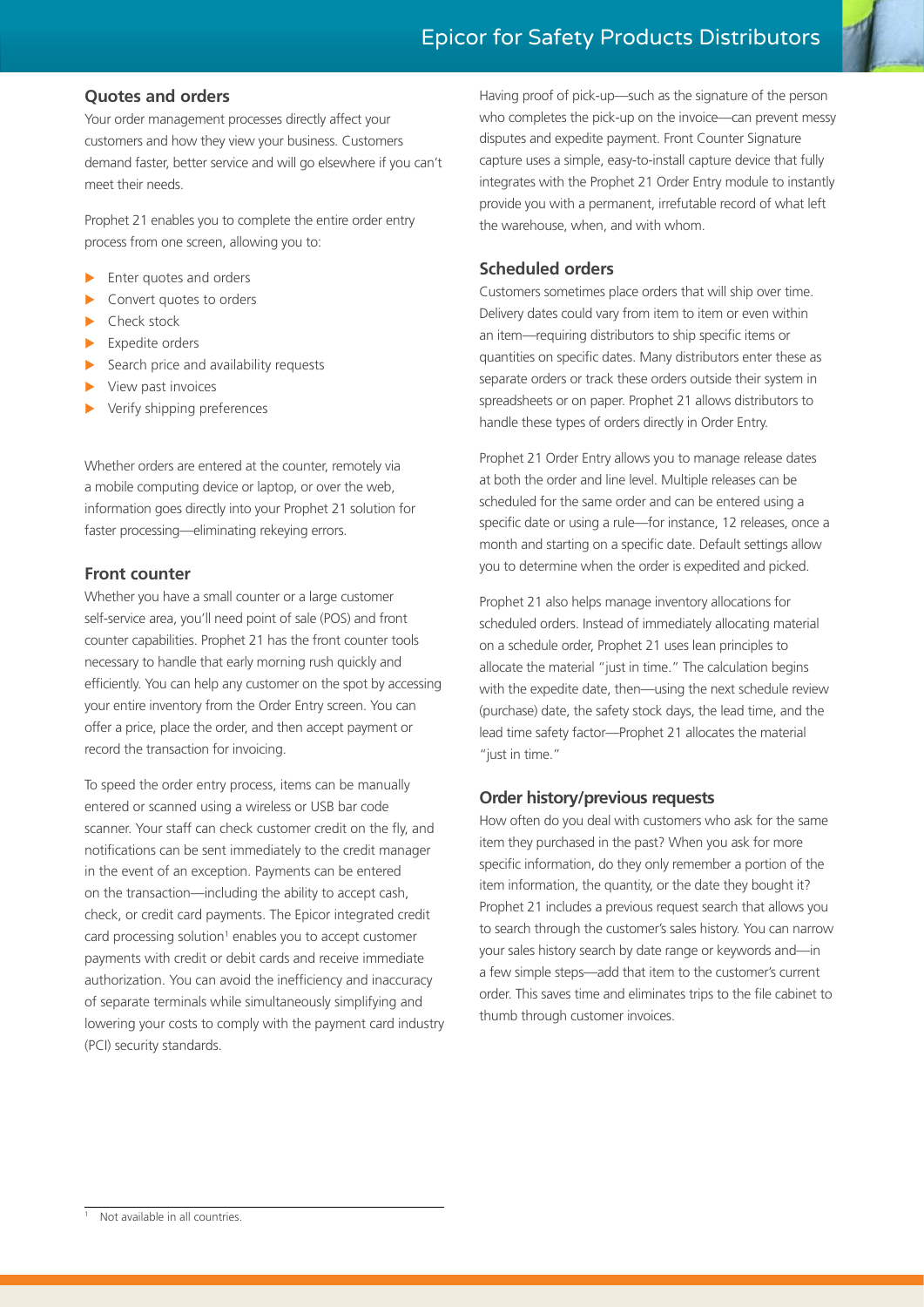#### **Customer-specific pricing**

You can probably count on your core customers to order certain products from your company on a regular basis. It makes sense for you to reward frequent customers and encourage return business by offering special pricing. When a manufacturer offers you a price break, you may often want to pass those savings on to your customers.

Prophet 21 gives you the flexibility to set prices as you see fit—including offering select customers preferred pricing, offering pricing based on quantity breaks, and setting promotional pricing—ensuring you maintain your margins while meeting customer and competitive demands. You can even set start and end pricing dates on a customer, product, or product group basis to meet contractual obligations or for limited-time specials.

#### **Contract pricing**

For many customers, you'll need to negotiate pricing down to the item level—establishing fixed, time-based net prices on a SKU-by-SKU basis. Prophet 21 enables you to set up timesensitive contract pricing for these customers. Contract pricing is fully integrated in Quote/Order Entry to ensure the customer gets the right contract price on each transaction. Additionally, starting and ending dates on contracts allow you to track when contracts are expiring and set up contracts that will automatically kick in on the starting date.

#### **Document links**

Epicor Prophet 21 offers a cost-effective, reliable alternative to keeping space-consuming file cabinets full of paperwork in the office. By giving you the ability to scan paper documents and link them to records within the solution, Prophet 21 helps boost employee efficiency while cutting the time, effort, and expenses associated with maintaining traditional paperwork.

Prophet 21 document links allow you to link maintenance and transaction records to any file on your network—from vendor invoices and customer purchase orders to specifications and material safety data sheets (MSDS). You can even scan and save handwritten letters and faxed communications in the system or link to emails that relate to specific orders. Because your employees will have better access to important customer and product information, service can also improve. In addition, because they can email or fax the documentation directly from Prophet 21, your employees can simply click on a link to those documents and send them instantly.

#### **Accessory and substitute items**

With the built-in ability to suggest accessory items and substitutions, you will grow your margins and make even your most inexperienced sales people sound like seasoned pros. Does every one of your sales and service representatives know—or remember—to offer "go-with" items? Prophet 21 solves this issue by automatically "suggesting" products that complement items on a customer's order—helping to increase sales and improve customer satisfaction. In addition, Prophet 21 automates substitution processes. For example, if one of your most popular SKUs is backordered, the solution will remind your sales representatives to offer a similar—or identical—product. This feature ensures that you will never turn customers away because products are out of stock.

#### **Manufacturer's rep orders**

Whether you call it an "order," an "agent order," a "commission order," or a "manufacturer's rep order," any order where you act as the sales representative for a certain manufacturer, supplier, or vendor requires special treatment. Since these orders are billed and filled by the manufacturer, processed without creating a customer receivable, and paid as a commission from the manufacturer, they cannot be treated as a normal order. The manufacturer's representative functionality in Epicor Prophet 21 manages such orders by providing you with the features necessary to separate manufacturer's rep orders from normal orders while tracking how they impact your bottom line and business processes.

Once enabled in your order processing system settings, manufacturer's rep order entry simplifies billing rep orders by allowing you to enter line items as you would for a typical sales order. However, since rep orders are a non-inventory process, Prophet 21 will not allocate any quantities from inventory and will print manufacturer's rep order forms in place of pick tickets, packing lists, and invoices.

#### **Customer-and vendor-managed inventory**

Many distributors now offer to manage storerooms and stock bins and determine usage for their customers. This service is gaining momentum as one of the most important value-added services a distributor can offer its customers. If performed manually, this process can be incredibly tedious, time-consuming, and inaccurate. However, with the right tools, it can lead to increased sales, better inventory control, and satisfied customers.

Prophet 21 allows you to manage any customer's inventory through either consignment—when you keep your stock in their warehouses—or bin management—when you regularly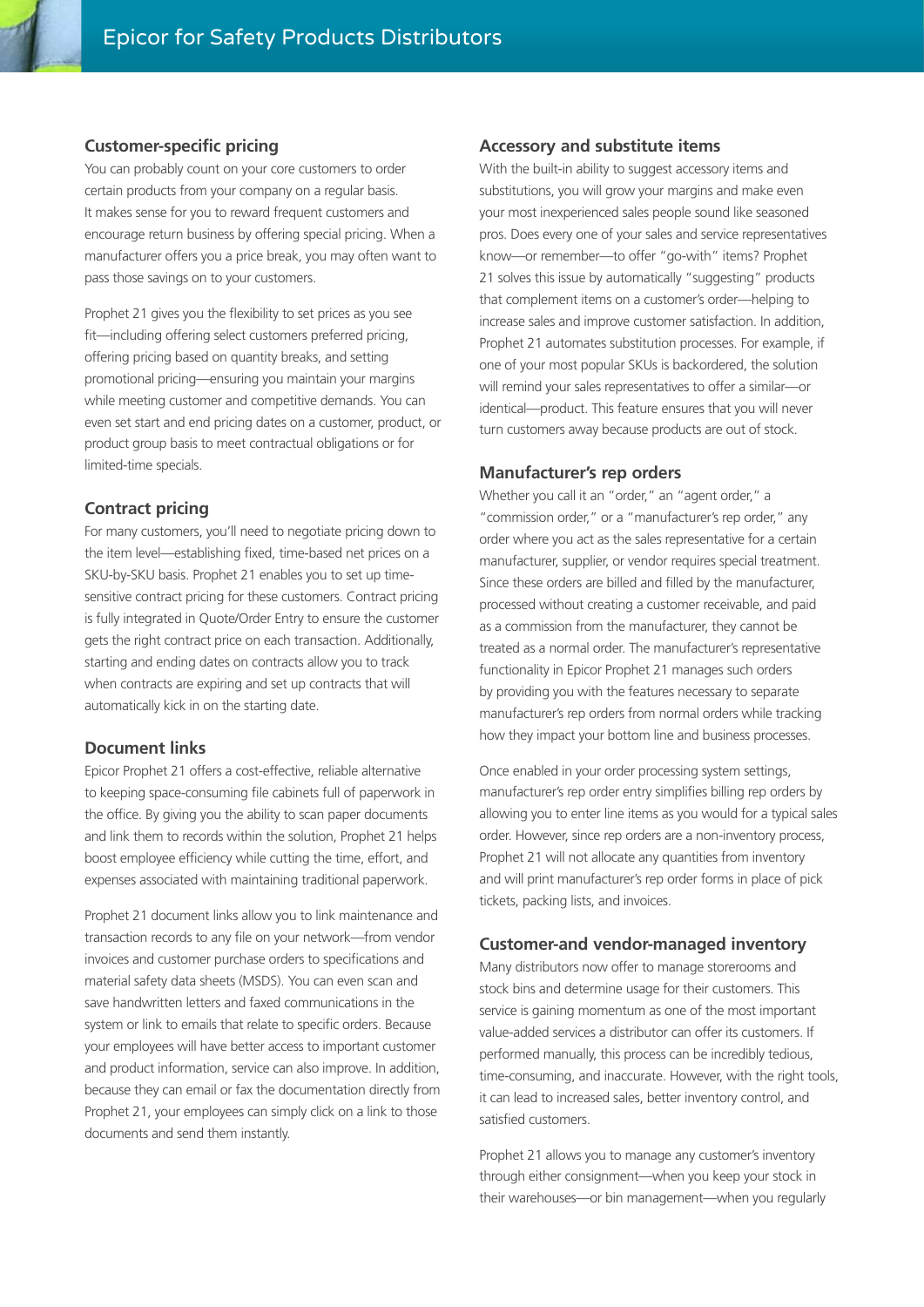

replenish SKUs at their locations. You can schedule blanket releases, track what inventory is with which customer, and monitor usage trends to determine how much stock you need to carry to satisfy needs. Cycle counting features can confirm that inventory counts are accurate—both at your company as well as at customer locations—and lot and serial number tracking permits you to track stock and ensure well-organized inventory rotations. With the scalability and flexibility of your Prophet 21 system, you will have the capability to manage numerous customers' stockrooms.

# **Crib integration**

Epicor Prophet 21 also provides the ability to integrate with tool cribs or vending machines at customer sites. Tool cribs allow your customers easy access to inventory and can be automated to pass information about usage back to Prophet 21 without the need for a salesperson to make an onsite visit.

# **Vendor pricing updates**

Let your service representatives focus on proactive tasks not data entry. With an open database and unparalleled connectivity, it is easy to upload manufacturer price lists and data sheets. Plus, the solution can automatically convert metric measurements into inches and feet after you upload data from overseas manufacturers—simplifying the process of importing product and reducing the chance of errors.

# **Rebate management**

Many top vendors offer rebates that help distributors maximize profits. Robust rebate functionality helps you manage these rebates and ensures you have the capabilities to take advantage of anything your manufacturers might offer. You can track vendor rebates electronically—resulting in more accurate books and a healthier bottom line. Simplify the often-tedious task of handling vendor rebates by completely automating the process. Each step—from negotiation, to receipt, and beyond—is recorded in real time and reflected in your solution's General Ledger and price schedules. This ensures you never lose track of a significant rebate you earned and lets sales and order entry staff always see proper gross margins to offer customers appropriate pricing. Additionally, your accounting staff will benefit from the ability to produce detailed, easy-to-understand rebate reports and—more importantly—the accurate, concise information you need to send to vendors to claim your rebates.

# **Lot tracking**

Tracking item lots from origin through final shipment is a critical task many distributors must manage each day. Customers often demand to know when, where, by whom, and to what specifications a product was made—and want you to provide documentation detailing each step of any process. Without the right tools and technology, managing these processes can easily overwhelm even the most organized businessperson. Fortunately, Epicor Prophet 21 simplifies lot tracking by making it easy for distributors to manage the most complex products and processes.

Prophet 21 allows you to assign limitless attributes to each lot—enabling you to determine exactly which data you associate with each item. Many distributors might also need to keep information about a product's genealogy from manufacturers and suppliers. Prophet 21 makes it easy to record this type of information.

Some customers—like those in the aerospace, automotive, and medical industries—may require that you send specifications and/or certifications related to the lot they purchase, while others may not want such detailed information. Prophet 21 lets you customize records to match customers' documentation needs and will automatically print, fax, or email the information with packing slips, invoices, or other pieces of correspondence.

# **Serial number tracking**

Important for recalls and record-keeping purposes, tracking serial numbers can be a big part of your business. Prophet 21 allows you to record the serial numbers on any item in your warehouse with flexibility in how you track this information. You can also choose to group all items manufactured at the same time together, or you can assign lot numbers at the point of sale.

# **Service and maintenance**

To help distributors automate the service and maintenance process and more quickly and effectively meet customers' needs, Epicor developed the Service and Maintenance module for Epicor Prophet 21. This module allows users to enter and process service quotes and orders at all phases of a service transaction. You can order and replenish parts directly from your existing inventory, set up labor and technicians to manage work performed, track full sales and service history for all serial numbers, and minimize data entry through an automated process.

Warranty information and preventative maintenance schedules can also be set up at the item level. Warranty records can include expiration dates for given serial numbers, as well as coverage details down to the individual part and labor level. When processed on a service order, customer pricing is set based on coverage rules by the warranty,